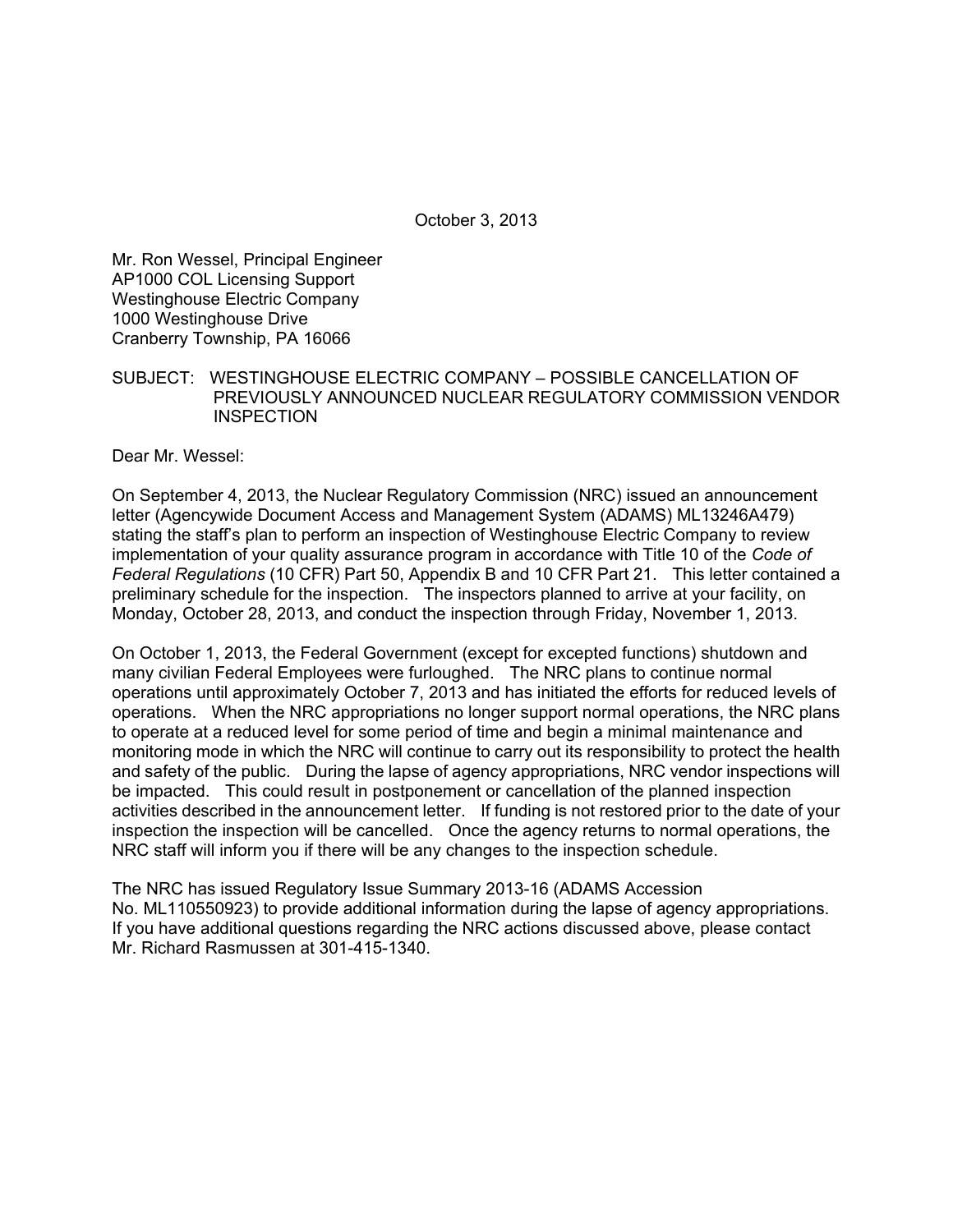In accordance with 10 CFR 2.790 of the NRC's "Rules of Practice," a copy of this letter will be available electronically for public inspection in the NRC Public Document Room or from the Publicly Available Records component of NRC's document system (ADAMS). ADAMS is accessible from the NRC Web site at http://www.nrc.gov/reading-rm/adams.html (the Public Electronic Reading Room).

Sincerely,

# */RA/*

Richard A. Rasmussen, Chief Electrical Vendor Inspection Branch Division of Construction Inspection and Operational Programs Office of New Reactors

Docket No.: 99901043